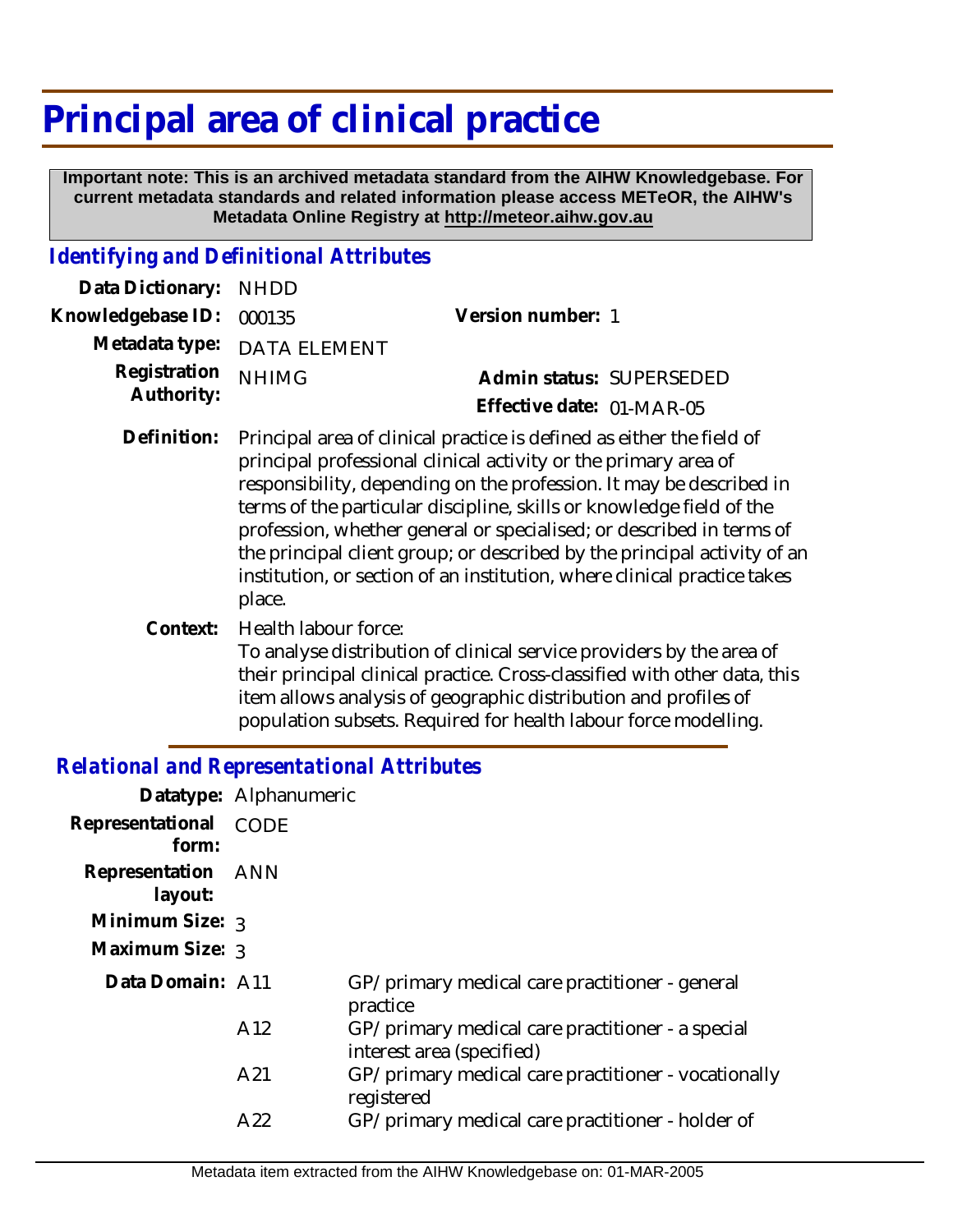|                 | fellowship of Royal Australian College of General<br>Practitioners (RACGP) |
|-----------------|----------------------------------------------------------------------------|
| A23             | GP/primary medical care practitioner - RACGP<br>trainee                    |
| A24             | GP/primary medical care practitioner - other                               |
| <b>B31</b>      | Non-specialist hospital (salaried) - Resident Medical                      |
|                 | Officer (RMO)/intern                                                       |
| <b>B32</b>      | Non-specialist hospital (salaried) - other hospital                        |
|                 | career                                                                     |
| <b>B41</b>      | Non-specialist hospital (salaried) - holder of                             |
|                 | Certificate of Satisfactory Completion of Training                         |
| <b>B42</b>      | Non-specialist hospital (salaried) - RACGP trainee                         |
| <b>B44</b>      | Non-specialist hospital (salaried) - other                                 |
| <b>B51</b>      | Non-specialist hospital (salaried) - specialist                            |
|                 | (includes private and hospital)                                            |
| <b>B52</b>      | Non-specialist hospital (salaried) - specialist in                         |
|                 | training (e.g. registrar)                                                  |
| <b>B90</b>      | Non-specialist hospital (salaried) - not applicable                        |
| C               | The following nursing codes are subject to revision                        |
|                 | because of changes in the profession and should be                         |
|                 | read in the context of the comments below:                                 |
| CO <sub>1</sub> | Nurse labour force - mixed medical/surgical                                |
|                 | nursing                                                                    |
| CO <sub>2</sub> | Nurse labour force - medical nursing                                       |
| CO <sub>3</sub> | Nurse labour force - surgical nursing                                      |
| CO <sub>4</sub> | Nurse labour force - operating theatre nursing                             |
| C <sub>05</sub> | Nurse labour force - intensive care nursing                                |
| C <sub>06</sub> | Nurse labour force - paediatric nursing                                    |
| CO <sub>7</sub> | Nurse labour force - maternity and obstetric nursing                       |
| CO8             | Nurse labour force - psychiatric/mental health                             |
|                 | nursing                                                                    |
| CO <sub>9</sub> | Nurse labour force - developmental disability                              |
|                 | nursing                                                                    |
| C10             | Nurse labour force - gerontology/geriatric nursing                         |
| C11             | Nurse labour force - accident and emergency                                |
|                 | nursing                                                                    |
| C12             | Nurse labour force - community health nursing                              |
| C13             | Nurse labour force - child health nursing                                  |
| C14             | Nurse labour force - school nursing                                        |
| C15             | Nurse labour force - district/domiciliary nursing                          |
| C16             | Nurse labour force - occupational health nursing                           |
| C17             | Nurse labour force - private medical practice                              |
|                 | nursing                                                                    |
| C <sub>18</sub> | Nurse labour force - independent practice                                  |
| C19             | Nurse labour force - independent midwifery                                 |
|                 |                                                                            |